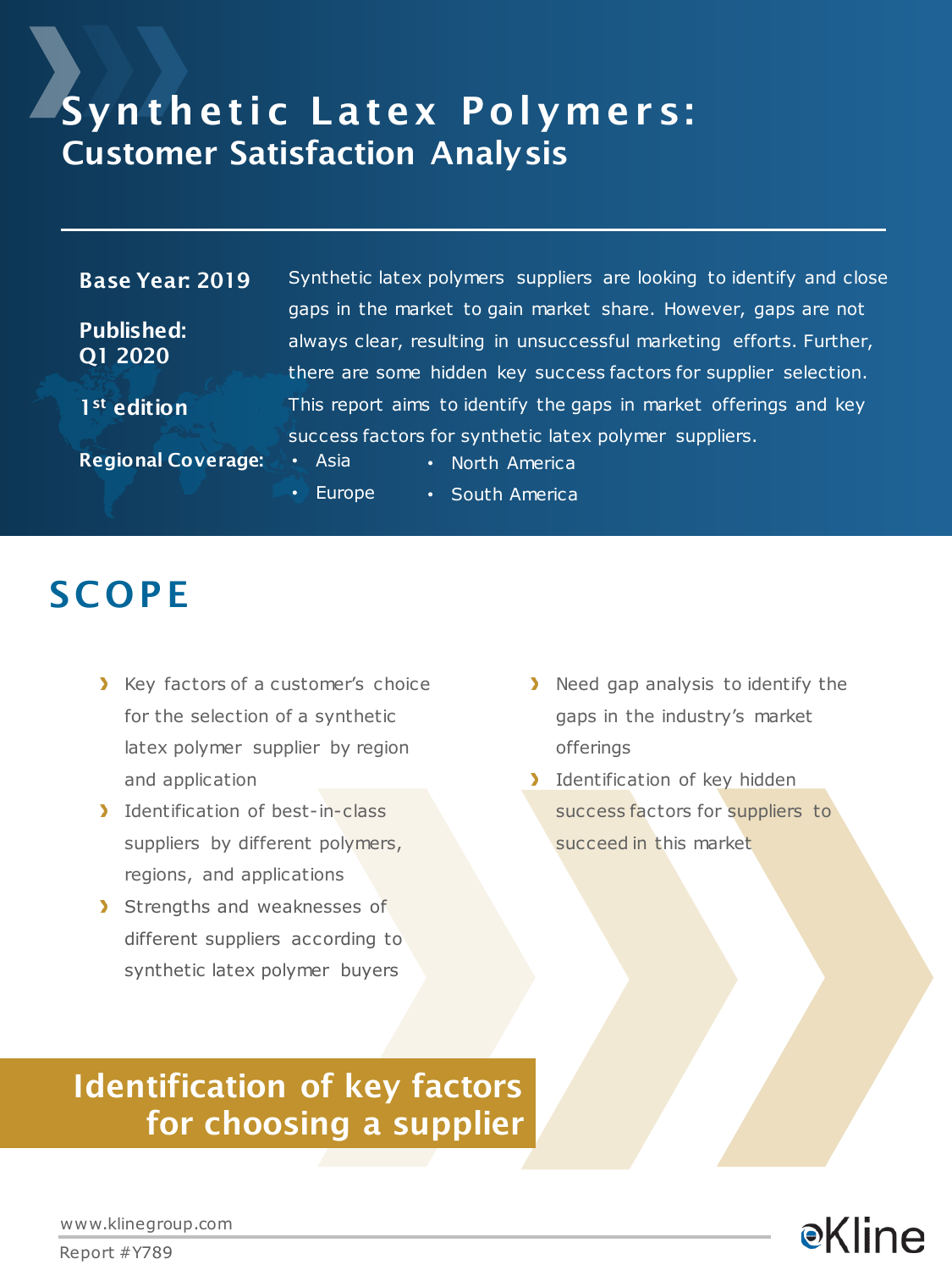

# **TABLE OF CONTENTS**

#### **Introduction**

#### Executive Summary

An overview of key findings

#### Product Summary

- Importance of different factors for choosing a supplier
- Need gap analysis, identifying the gaps between customer expectations and supplier performance on various factors
- Identification of best-in-class suppliers
	- Relative performance of suppliers
	- Identification of strengths and weaknesses of various suppliers
- Identification of key hidden success factors

#### **Product Scope**

| <b>Product Groups</b>      | <b>Products</b>                                                              |
|----------------------------|------------------------------------------------------------------------------|
| Acrylics                   | Styrene acrylics, pure<br>acrylics, and vinyl<br>acrylics                    |
| Styrene butadiene<br>latex | X-SB, AB-nitrile, HS-SB,<br>and VP latex                                     |
| Polyvinyl acetate          | Polyvinyl acetate                                                            |
| VA copolymers              | Vinyl-acetate ethylene<br>and vinyl acetate-versatic<br>vinylester copolymer |

NOTE: The study's focus will be on broader product groups, such as acrylics, SB latex, etc., rather than individual products within each product group

#### Regional Summary

- Importance of different factors for choosing a supplier in a region
- Need gap analysis, identifying the gaps between customer expectations and supplier performance on various factors in a region
- Identification of best-in-class suppliers in a region
	- Relative performance of suppliers
	- Identification of strengths and weaknesses of various suppliers
- Identification of key hidden success factors in a region

| <b>Application Scope</b>  |                     |
|---------------------------|---------------------|
| Adhesives and<br>sealants | Paints and coatings |
| Construction              | Paper               |
| Nonw ovens                | All other           |



**e**Kline

www.klinegroup.com

Report #Y789